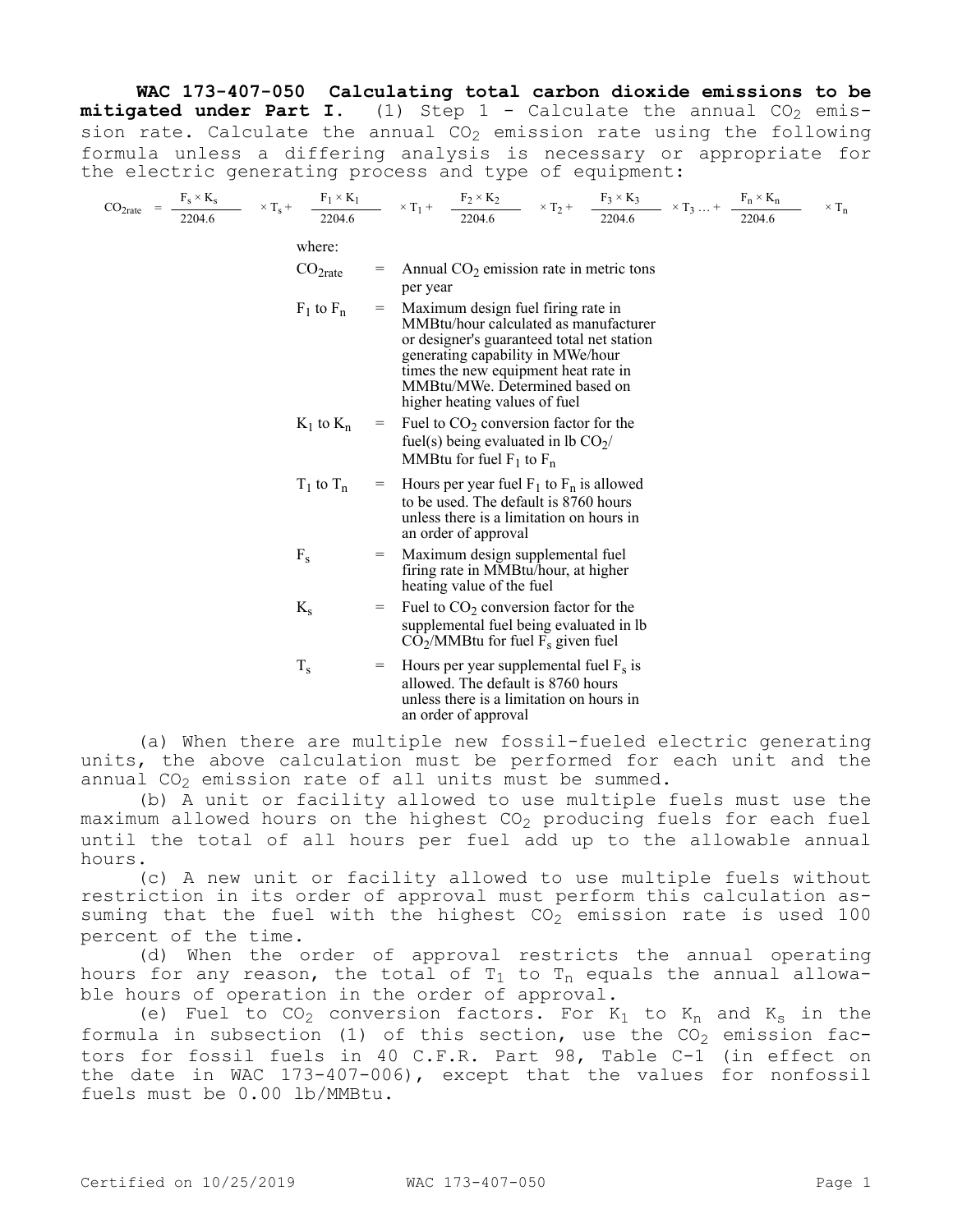(2) Step 2 - Determine the total carbon dioxide emissions. You must use the following formula to determine total carbon dioxide emissions:

Total CO<sub>2</sub> Emissions =  $CO<sub>2rate</sub> \times 30 \times 0.6$ 

| where:              |     |                                           |
|---------------------|-----|-------------------------------------------|
| CO <sub>2rate</sub> | $=$ | Annual $CO2$ emission rate in metric tons |
|                     |     | per year                                  |
| 30                  |     | Thirty-year period                        |
| 0.6                 |     | Assumed capacity factor                   |

(3) Step 3 - Determine the cogeneration credit (if any).

(a) Where the cogeneration unit or facility qualifies for cogeneration credit, the cogeneration credit is the annual  $CO<sub>2</sub>$  emission rate (in metric tons per year). You must use the following formula or a similar method to determine the annual  $CO<sub>2</sub>$  cogeneration credit:

$$
CO_{2\text{credit}} = \frac{H_s}{2204.6} \times (K_a) \div n
$$

where:

| $CO2 \text{credit}$ | $=$ | The annual $CO2$ cogeneration credit in |
|---------------------|-----|-----------------------------------------|
|                     |     | metric tons/year                        |

| $\rm H_{s}$ | $=$ | Annual heat energy supplied by the                                          |
|-------------|-----|-----------------------------------------------------------------------------|
|             |     | cogeneration plant to the "steam host"<br>per the contract or other binding |
|             |     | obligation/agreement between the                                            |
|             |     | parties in MMBtu/yr as substantiated                                        |
|             |     | by an engineering analysis                                                  |

 $K_a$  = The time weighted fuel to  $CO_2$ conversion factor for the cogeneration plant in lb CO2/MMBtu supplied. The time weighted average is calculated similarly to the above method described in subsection (1) of this section

$$
= \text{Efficiency of new boiler that would provide the same quantity of thermal energy. Assume n = 0.85 unless facility provides information supporting a different value
$$

(b) Calculate the metric tons of the cogeneration credit over the thirty-year period.

Cogeneration Credit =  $CO_{2\text{credit}} \times 30$ 

(4) Step 4 - Determine the mitigation quantity. Determine the  $CO<sub>2</sub>$ emissions mitigation quantity using the following formula:

Mitigation Quantity = Total  $CO<sub>2</sub>$  Emissions  $\times$  0.2 - Cogeneration Credit

| where:                 |     |                                                             |
|------------------------|-----|-------------------------------------------------------------|
| Mitigation<br>quantity | $=$ | The total $CO2$ emissions to be<br>mitigated in metric tons |
| 0.2                    | $=$ | The mitigation factor in RCW<br>80.70.020(4)                |

(5) Additional restrictions for a modification to an existing facility not involving installing new generating units. Calculate the